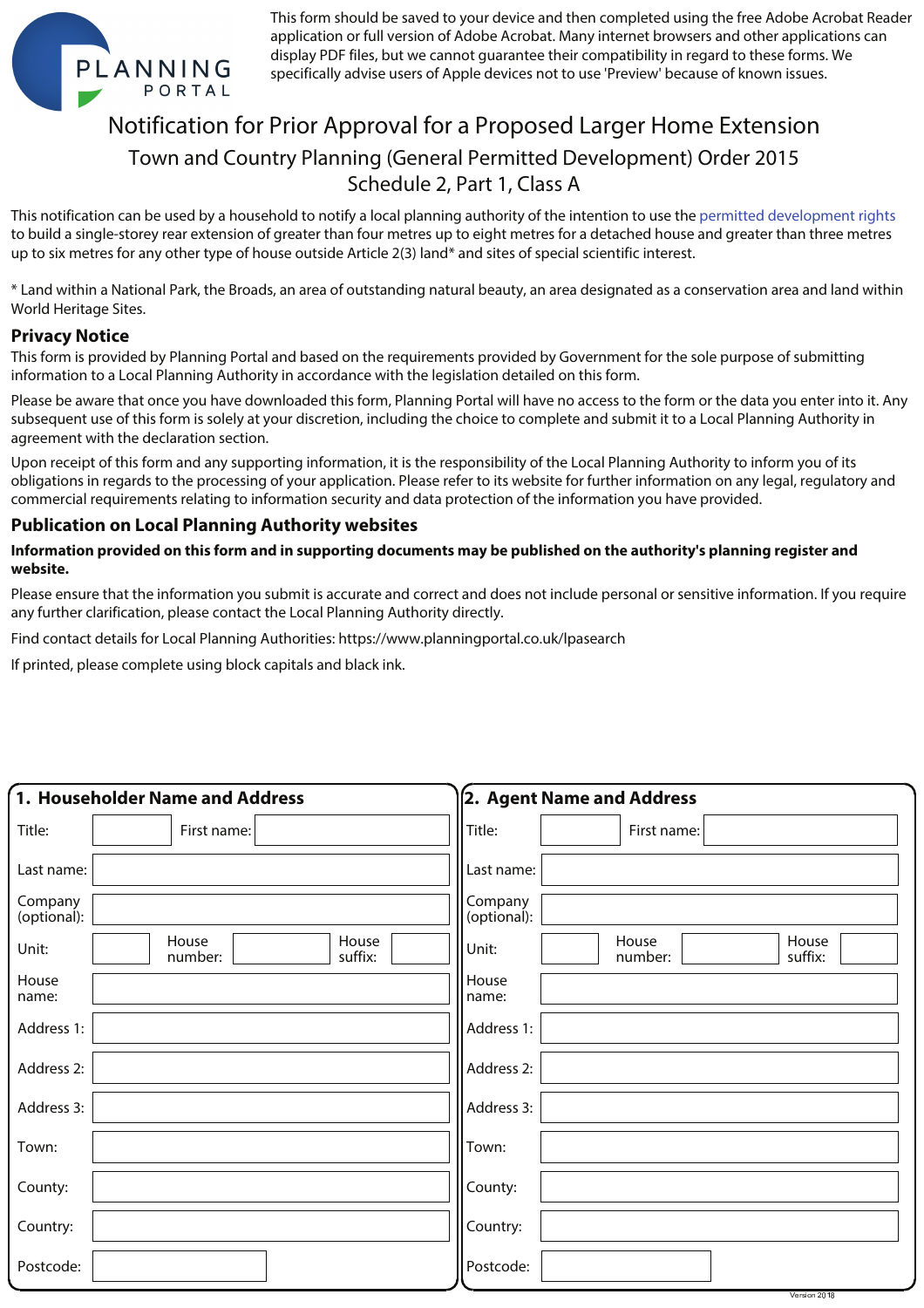| <b>3. Site Address Details</b>   | Please provide the full postal address of the application site.                                                                                                                                                                                          |        |
|----------------------------------|----------------------------------------------------------------------------------------------------------------------------------------------------------------------------------------------------------------------------------------------------------|--------|
| House number:                    | House suffix:                                                                                                                                                                                                                                            |        |
| House name:                      |                                                                                                                                                                                                                                                          |        |
| Address 1:                       |                                                                                                                                                                                                                                                          |        |
| Address 2:                       |                                                                                                                                                                                                                                                          |        |
| Address 3:                       |                                                                                                                                                                                                                                                          |        |
| Address 4:                       |                                                                                                                                                                                                                                                          |        |
| Postcode:                        |                                                                                                                                                                                                                                                          |        |
|                                  | 4. Description of the Proposal                                                                                                                                                                                                                           |        |
|                                  | Please describe the proposed single-storey rear extension.                                                                                                                                                                                               |        |
|                                  |                                                                                                                                                                                                                                                          |        |
|                                  |                                                                                                                                                                                                                                                          |        |
|                                  |                                                                                                                                                                                                                                                          |        |
|                                  |                                                                                                                                                                                                                                                          |        |
|                                  |                                                                                                                                                                                                                                                          |        |
|                                  |                                                                                                                                                                                                                                                          |        |
|                                  |                                                                                                                                                                                                                                                          |        |
|                                  |                                                                                                                                                                                                                                                          |        |
|                                  |                                                                                                                                                                                                                                                          |        |
|                                  |                                                                                                                                                                                                                                                          |        |
|                                  |                                                                                                                                                                                                                                                          |        |
|                                  |                                                                                                                                                                                                                                                          |        |
|                                  |                                                                                                                                                                                                                                                          |        |
|                                  |                                                                                                                                                                                                                                                          |        |
|                                  |                                                                                                                                                                                                                                                          |        |
| Is the property? (tick one only) | (i) Detached<br>(ii) Other                                                                                                                                                                                                                               |        |
|                                  | How far will the proposed extension extend beyond the rear wall of the dwelling measured externally?                                                                                                                                                     | metres |
| ground level?                    | What will be the maximum height of the proposed extension, measured externally from the natural                                                                                                                                                          | metres |
| ground level?                    | What will be the height at the eaves of the proposed extension, measured externally from the natural                                                                                                                                                     | metres |
|                                  | Where the enlarged part will be joined to an existing enlargement of the dwellinghouse, please provide the total enlargement (being the<br>enlarged part together with the existing enlargement to which it will be joined) for the following questions: |        |
| externally?                      | How far will the total extension extend beyond the rear wall of the original dwelling measured                                                                                                                                                           | metres |
| ground level?                    | What will be the maximum height of the total enlargement, measured externally from the natural                                                                                                                                                           | metres |
| ground level?                    | What will be the height at the eaves of the total enlargement, measured externally from the natural                                                                                                                                                      | metres |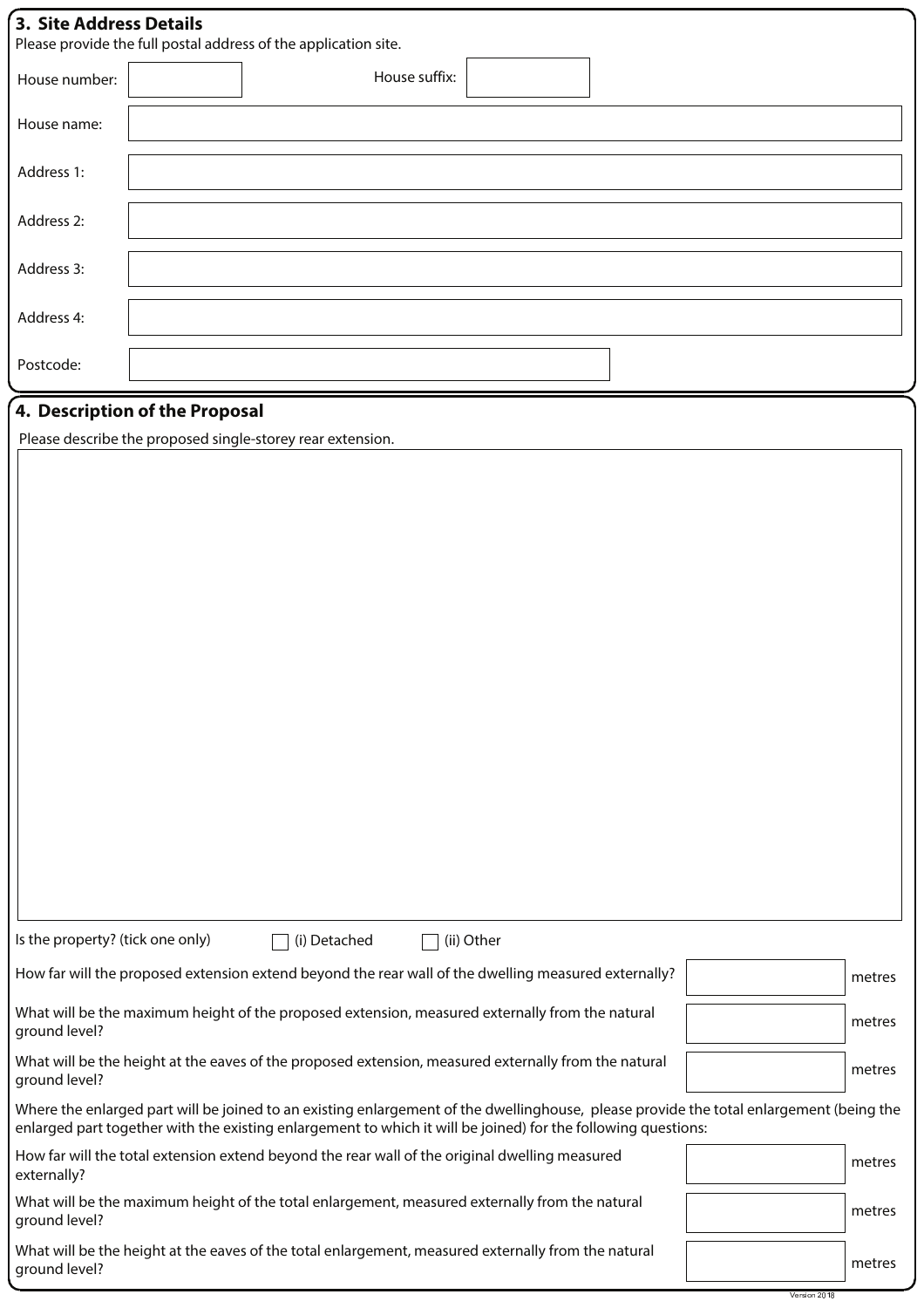| 5. Addresses of any adjoining properties                                                               |  |  |  |  |  |  |
|--------------------------------------------------------------------------------------------------------|--|--|--|--|--|--|
| You are required to identify and provide the addresses of all the adjoining premises to your property: |  |  |  |  |  |  |
| Address 1:                                                                                             |  |  |  |  |  |  |
| Address 2:                                                                                             |  |  |  |  |  |  |
| Address 3:                                                                                             |  |  |  |  |  |  |
| Address 4:                                                                                             |  |  |  |  |  |  |
| Address 5:                                                                                             |  |  |  |  |  |  |
| Address 6:                                                                                             |  |  |  |  |  |  |
| Address 7:                                                                                             |  |  |  |  |  |  |
| Address 8:                                                                                             |  |  |  |  |  |  |
| Please provide details of any additional adjoining premises on a separate sheet if necessary.          |  |  |  |  |  |  |